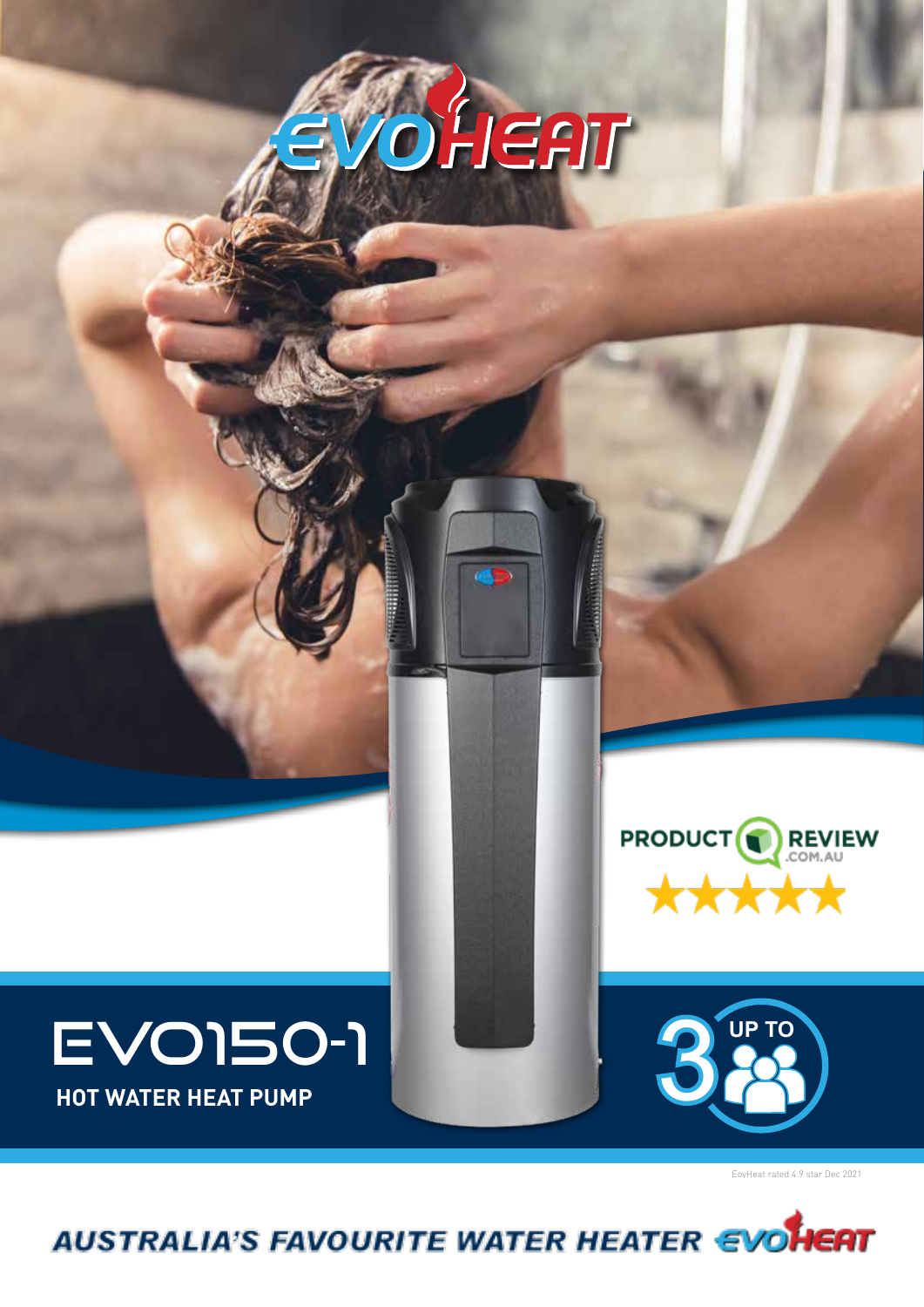# **SAVE UP TO 75% ON YOUR HOT WATER COSTS!**

#### **OUT WITH THE OLD AND IN WITH THE NEW...**

Conventional water heaters can account for up to 35% of your total household energy bill, and contribute significantly to your home's carbon footprint. When the time comes to replace your water heater, it makes sense to upgrade to a more efficient and environmentally friendly solution to provide your home or business with fast reliable hot water.

Like most other appliances, an increased focus on energy efficiency over the past 20 years has led to significant advancements in hot water systems. So don't just replace it with what you've always had – **REPLACE IT WITH SOMETHING BETTER!**

#### **THE EVO150-1**

The Evo150-1 is the next evolution in water heating, with advanced energy efficiency technologies and built in smart features to ensure you're provided with clean, safe, and economical hot water all year round.

Unlike traditional water heaters that use 1kW of energy to produce 1kW of heat, the Evo150-1 utilises that very same 1kW of energy and heat pump technology to generate 4kW of heat...

# **SAVING YOU UP TO 75% OF YOUR HOT WATER COSTS!**

**A HEAT PUMP EXTRACTS ENERGY FROM THE SURROUNDING AIR**

**2**

**ADELAIDE**

**5**

**MELBOURNE**

**CANBERRA SYDNEY**

**HOBART**

**BRISBANE**

**TOWNSVILLE**

**3**

**ALICE SPRINGS**

**4**

**PERTH**

**DARWIN**



Not only will it save you on electricity, the Evo150-1 is also registered with the Australian Federal Government Clean Energy Regulator as an energy efficient water heater. Once installed, you could also be eligible to receive up to \$1,000\* towards the costs of your system! \*Actual amounts will vary

| Climate Zone      | Certificates (STCS) |
|-------------------|---------------------|
| ZONE <sub>1</sub> | 22 STCS             |
| ZONE <sub>2</sub> | 22 STCS             |
| ZONE <sub>3</sub> | 26 STCS             |
| ZONE 4            | 27 STCS             |
| ZONE <sub>5</sub> | 27 STCS             |

\*All STC ratings revised 1/1/2022 due to the reduced deeming period as per the Clean Energy Regulator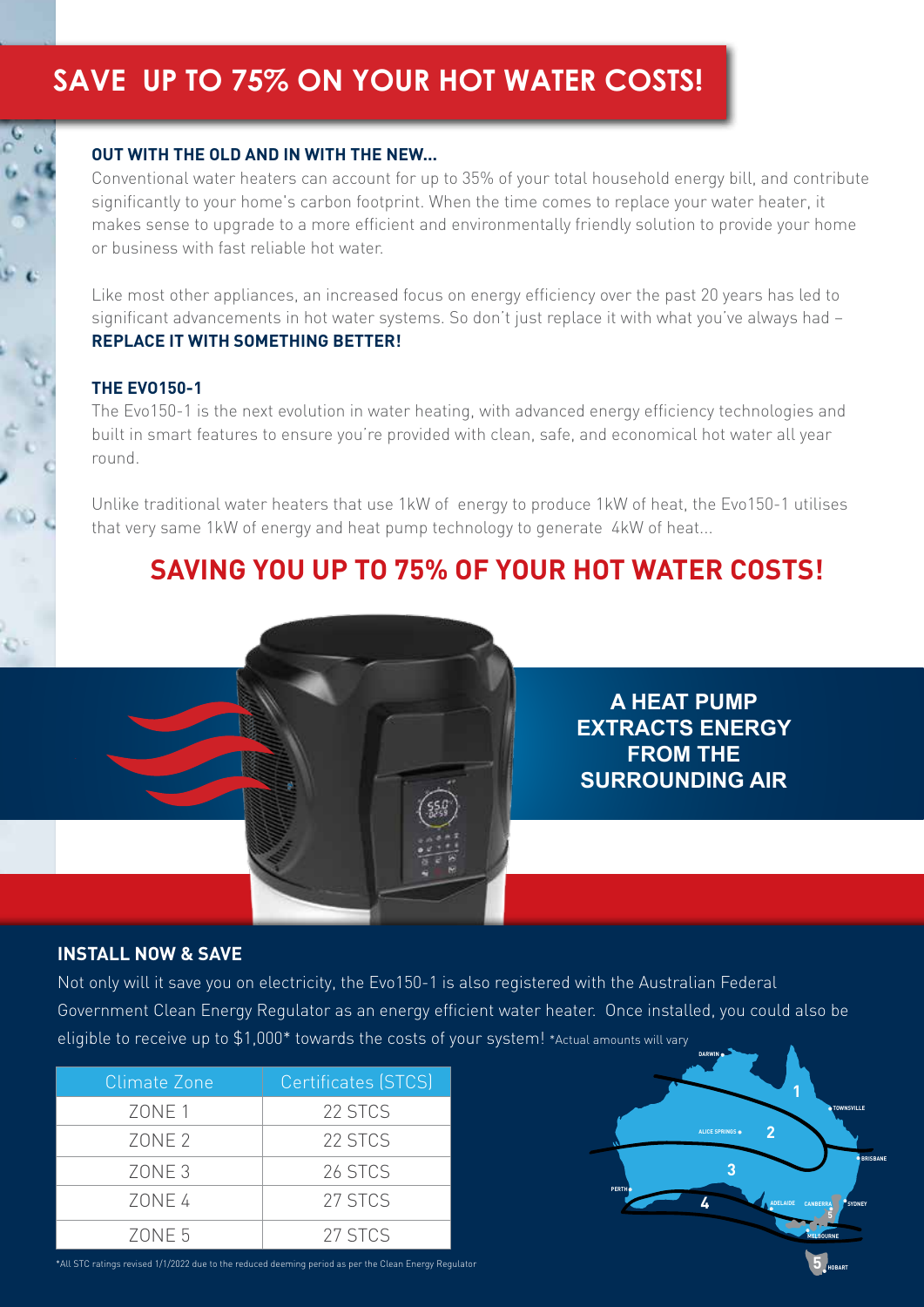## **IDEAL FOR SMALL TO MEDIUM HOUSEHOLDS**

With the ability to provide consistent hot water for up to 3 people, the Evo150-1 hot water heat pump perfectly suits installations for small to medium households.



The Evo150-1 is a stylish compact all in one system. There are no roof panels,

no additional components to assemble on site, and no extra parts or pipes required. This results in a simple and cost-effective upgrade when installed to the same location as your existing water heater.



EvoHeat has been awarded the Hot Water Product Review Award for the last consecutive four years, after the Evo270 was recognised by Australian consumers for the its advanced energy efficiencies and smart features.

ProductReview.com.au is one of the most trusted online review sites for Australian consumers seeking real options and reviews. Their annual awards highlight products and services that have been recognised as the best and most reliable purchasing choice available to Australian consumers.

**AUSTRALIA'S FAVOURITE WATER HEATER EVOLUAT**